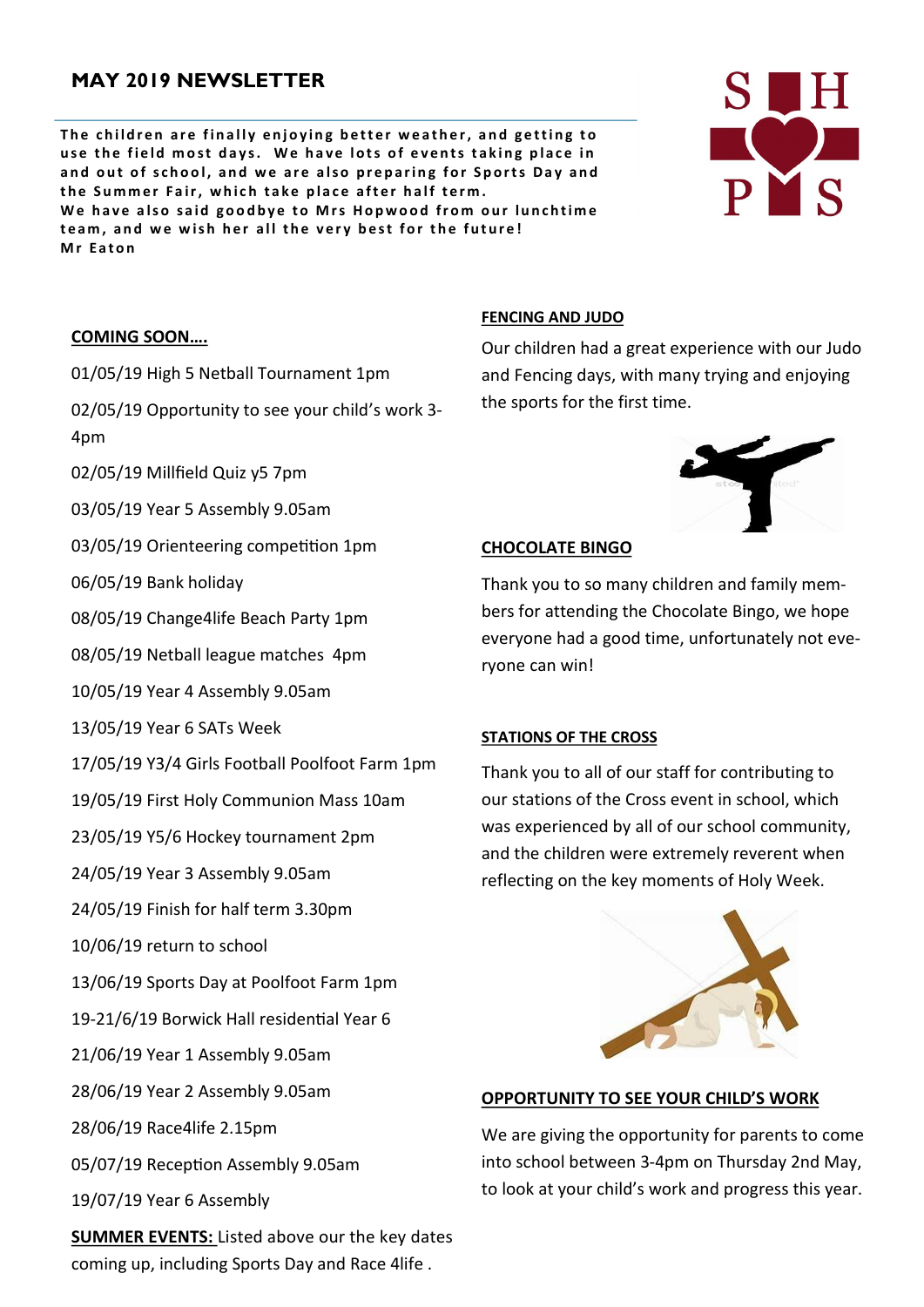# **MAY 2019 NEWSLETTER**

## **Y3/4 GIRLS' FOOTBALL**

Well done to our children competing in their first football event for the school. They competed well against the other local schools, with some excellent performances– which bodes well for the future!

## **CHESS**

Congratulations to Benji Walker for winning our school chess competition. Benji will be attending the Northwest Megafinal. Thank you to Mrs Pagen, Mr Santamera and the 26 chess players who have made the club such a success.



## **SPORTING COMPETITIONS**

We are competing in several upcoming tournaments, including Orienteering, several football matches, girls' football matches, a Hockey competition, the Wyre netball tournament and the Wyre Netball League.

## **DODGEBALL**

Thank you to Mrs Rae for taking the Year 6 Dodgeball team to Cardinal Allen for the first ever Dodgeball competition. The children finished fourth in the Wyre competition, and competed extremely well against all the other schools.

## **AQUASPLASH**

Thank you to Miss Bradley for taking the Year 4 Aquasplash swimming team for the event at Fleetwood YMCA. The children really enjoyed the events and gained valuable confidence from their time in the water.

## **WORK AROUND SCHOOL**

We have recently had some overdue tree surgery on the boundary of our school, and we have several painting projects planned, storage work for the library and laying a new surface on our sports court.

# **PHOTOGRAPHS: We can no longer allow photographs and videos to be taken during any performances, including any concert, assembly, sports day or Nativities.**

Thank you to everyone for their understanding with this issue. This does allow the audience to relax and enjoy the performances and events more!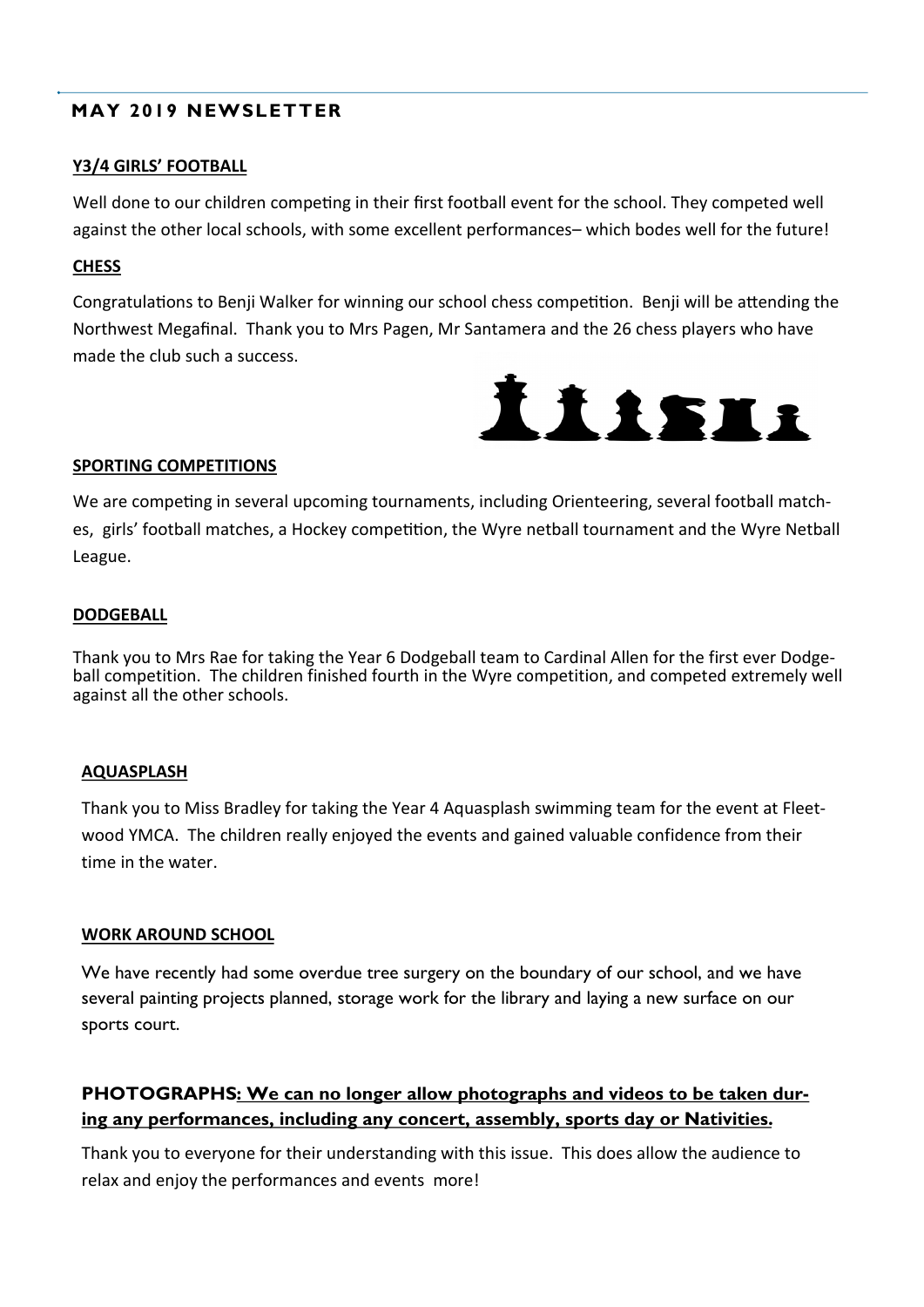## OTHER SCHOOL NEWS

## **BREAKFAST AND AFTER SCHOOL CLUB**

If you need childcare before or after school, please see the school office, or ring Mrs Porter direct on 07538924508. We have extended opening until 6pm. The cost of the morning session is £2.75 and the after school session is £5.50.

The Breakfast Club is open from 7.30am until school time, and children receive food and drinks at both the breakfast and after school clubs. The children also get access to our new TV / Relax room!

## **ABSENCES AND APPOINTMENTS**

In addition to no longer being allowed to authorise holiday absences, we are now expected to see evidence of appointments, if your child requires a medical appointment during school time. Please contact school before 9.30 a.m. if your child is absent, otherwise the absence could be deemed unauthorised.

## **REMINDERS**

Articles of jewellery are not allowed in school, as they could cause injury to the wearer or another person. **Earrings** have been a constant source of argument and injury in the past. The Local Authority bans them for P.E. and swimming. The Governors of this school have ruled that **no jewellery, other than a wrist watch, can be worn in school. Shoes must be worn as standard uniform. Nail varnish is also not be worn by children.**

## **LOST PROPERTY**

Please can all property and clothing belonging to your children have their names written or sewn in.

## **HAIR**

Please use plain hair bands and clips for children's hair, fashion bows or headbands are not part of our school uniform. At Sacred Heart, Mohican hairstyles and shaved patterns into hair are not acceptable.

## **MEDICINES**

Please make sure that the medicines permission form has been completed if your child needs prescribed medicine in school. If you need a form (for prescribed medicines only), please contact the school office or see Mrs. Bowden

## **ADMISSIONS FOR FUTURE YEARS**

If you would like to add your child to the admissions list, please see Mrs Porter or Mrs Bird. If you have a sibling of a child currently at Sacred Heart, it is still worth registering with us. We also hold registers of interest for 2020 and 2021!

## **FRIENDS OF SACRED HEART**

We are now planning ahead to the Summer Fair, and considering stalls, games and activities for the event.